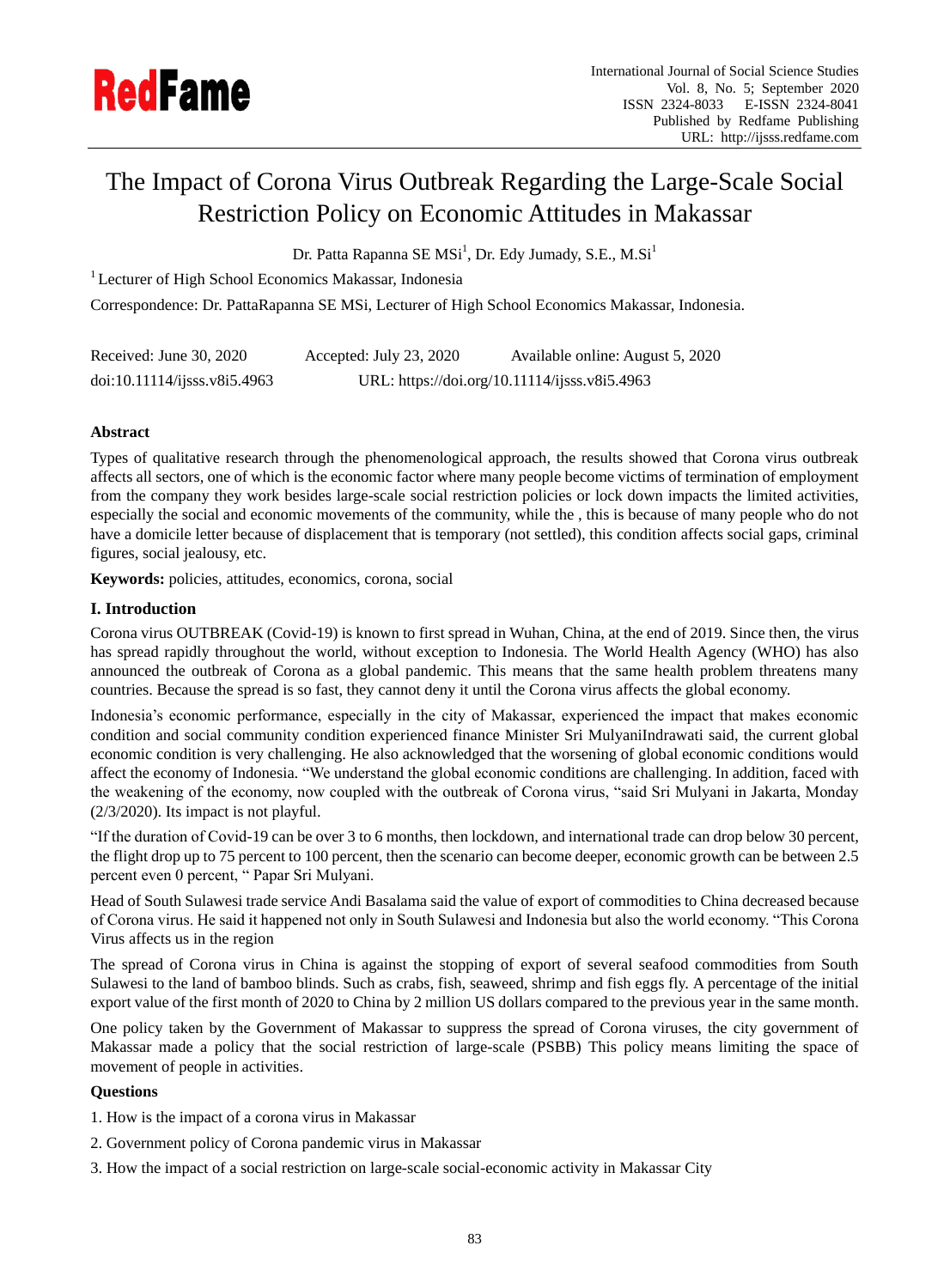### **2. Foundation Theory**

### **Definition of Corona Virus**

The Corona virus or Severe acute respiratory Syndrome coronavirus 2 (SARS-CoV-2) is a virus that attacks the respiratory system. They call the disease because of this viral infection COVID-19. Corona Virus can cause disruption of the respiratory system, acute pneumonia, until death.

Severe Acute Respiratory Syndrome coronavirus 2 (SARS-CoV-2) popularly known as Corona virus is an unknown corona virus contagious to humans. This Virus can attack anyone, whether babies, children, adults, elderly, pregnant women, and nursing mothers.

They call this viral infection COVID-19 and was first discovered in the city of Wuhan, China, at the end of December 2019. The Virus is contagious rapidly and has spread to other regions in China and to several countries, including Indonesia. Corona virus is a collection of viruses that can infect the respiratory system.

Most times, this virus only causes mild respiratory infections, such as flu. However, this virus can also cause severe respiratory infections, such as lung infections (pneumonia), Middle-East Respiratory Syndrome (MERS), and Severe Acute Respiratory Syndrome (SARS).

## **A. Public Administration**

The public administration or formerly known as the State administration is essentially a form of administrative cooperation that is done by two or more people to achieve a common goal. Goal of the public administration itself is Public Service or public service. Public administration has studies on politics, law, social and management.

The task of the public administration is the policymaker or policy Maker known as the public policy. This means that these administrators create a policy with the aim of addressing issues in the public.

The organization will achieve its objectives with the support of tools, namely effective administration and efficient administration can give a prominent role for the success of an organization that ultimately leads to the prosperity and welfare of the people. The Administrator role is the agent of Change (Irawati, 2007).

### **B. Public Policy**

Public policy is a government intervention that aims to alter the existing or influence the direction and pace of ongoing changes in society, to realize the desired conditions.

Lindlom in MeyziHeriyanto (2012) described the formulation of public policy as "a complex, analytical and political process to which there is no beginning or end the boundaries of which are most uncertain. Somehow a complex set for forces we call policy-making, all taken together, produce effect called policies ".

According to the Public Administration dictionary public Policy is a strategic utilization of existing resources to solve public or government problems. While Shafritz and russell provide a public policy definition of whatever a government does or not to do. Both authors stated that what they did is a response to a political issue. Another opinion says that public policy understanding is also revealed as one tactic and strategies geared towards achieving a goal. Therefore, he said a policy of loading 3 (three elements) is; Identification of the objectives to be achieved. Second, tactics or strategies of various measures to achieve the desired objectives, and third, provision of various inputs to allow the implementation of the actual performance of tactics or strategies.

Richard Layard (2005) in John F. Helliwell (2005) argues, trends in short-term commitments, and rising monetary and other linking appreciation to individual performance targets, especially short-term ones, may experience corrosive effects on trust and loyalty and create unhappiness.

## **C. Economic Development**

I have long considered an accumulation of human capital that was an important factor in economic development. The results obtained in the initial set of regression are therefore somewhat disappointing: when a person runs the Cobb-Douglas implied specifications in Jess Benhabib, Mark M. Spiegel (1994) standard production functions that include human capital as a factor, the accumulation of human capital that failed to enter significantly in determining economic growth, and even entered with a negative point estimate.

More and better education is a prerequisite for rapid economic development around the world. Education stimulates economic growth and improves people"s lives through many channels: by increasing the efficiency of force labor, by increasing democracy (Barro, 1997 in ThorvaldurGylfason, 2001) and creating better conditions for good governance, through improved health, by increasing equality (Aghion et al., 1999 in ThorvaldurGylfason, 2001).

An example, or model, a successful theory is the economic growth theory that Robert Solow and Edward Denison in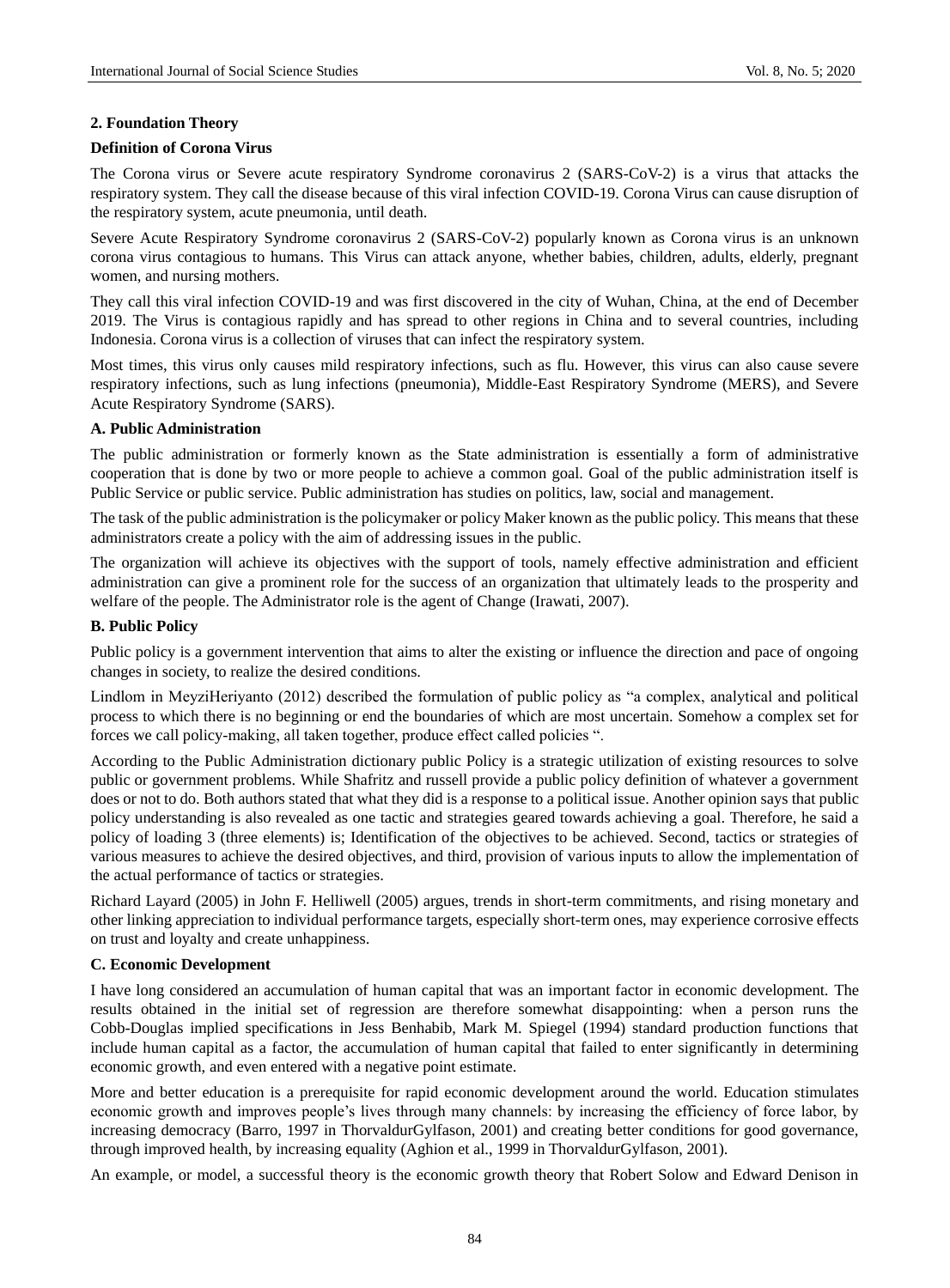(Robert E. Lucas, Jr., 1988) developed and applied to the twentieth century US experience. This theory will serve as the basis for further discussion in three ways: as an example of the form that a useful aggregative theory should take, as an opportunity to explain what theory this form can tell us that other types of theories can not be, and as a theory to economic development.

### **3. Research Methods**

This research uses a phenomenological approach and is classified into qualitative descriptive research. The data sources in this study include: primary Data source, secondary Data source. While the Instrument research is the researcher itself. The data collection techniques used are: Interview technique, observation, documentation. Meanwhile, the data analysis techniques used are: data collection, data reduction, presenting data (display data), draw conclusions (drawing).

## **4. Discussion**

The spread of Covid-19 is difficult to be dammed, no exception in South Sulawesi. Recorded as of Monday 30 March 2020, the positive amount of infected Corona reaches 50 people, people in monitoring (ODP) Approximately 630 people, and patients in monitoring (PDP) about 105 people. This is astounding, as it predicts the figure to continue increasing day by day.

Covid-19 not only threatens health but also economic stability in South Sulawesi .Reduced purchasing power, unavoidable termination of employment (Layoffs).Then followed by declining economic growth.

The city government of Makassar today more refers to the social distancing approach the government to take , besides the many Parties that urged alternative quarantine policy (lockdown).

Unfortunately, such urges have been little based on the obvious economic calculations and simulations.

Based on the results of studies conducted by the research team Logov Celebes which presents evidence in the measure of both schemes found that, through the territorial quarantine scheme for 1 month, estimated the economic growth of South Sulawesi year 2020 will be in the number 5.05 percent.

The corona pandemic that resulted in the economy in Makassar weakened to be the thing to be completed with the government. Looking at this phenomenon, economic observers say, amid situations like this the Government"s dilemma in carrying out obligations on society.

"Whether to stimulate the economy or to seek health to withstand the rate of Corona viruses is increasingly impactful," said Arief R Pabettingi, chairman of DPD Indonesia Export company combined (GPEI) West Sulawesi on Fajar.co.id, Tuesday (31/3/2020).

According to the present condition, all potentials that can make the economy and trade passion feel affected by the corona virus. He claimed the Corona plague not onsly affected the economic crisis, also the financial, political, and humanity crisis.

"For example, the economic recession, the plummeted stock market, the weaker exchange rate, the foreign funds are increasing to the decline in the commodity prices of exports,".

Arief hopes that after this phenomenon has passed, the government can create policies that can stabilize the economy

"Such as tax deductions and interest rates, guaranteeing the continuity of trades after the virus has passed,"

It is very worrying, when the country must decide lockdown for a while. The economic impact for the lower middle group would be enormous. Revenue support their daily economies on that day. Inclusion becomes very vulnerable because when they do not work, their income is also not there. Similarly, for those working as ASN or formal agency employees, even though they do not work for two weeks because of work from home, their salary at the beginning of the next month remains intact.

If the condition is insoluble then informal officers, traders, small business, and the people who work as a person, they are very vulnerable to poverty. One day they did not work, so there was nothing to eat for that day and the ooclips.

Have little to think. These last days alone, online transport is silent. Their revenues dropped drastically because no one ordered.

So also the tourism sector is closed. Millions of people whose lives depend on the tourism sector become unemployed. Millions of managers and destination employees are idle. Millions of hotel employees are idle. Millions of souvenir craftsmen do not produce. Millions of souvenir material suppliers also stop giving supplies.

Owner and Clerk of food hawker stalls and souvenir shops stop working. The travel stops operations. Hundreds of thousands of transportation service providers, driver and tourist bus crews, and idle tour guides.

Likewise, schools and campuses over the next two weeks are closed. This will negatively affect all people whose lives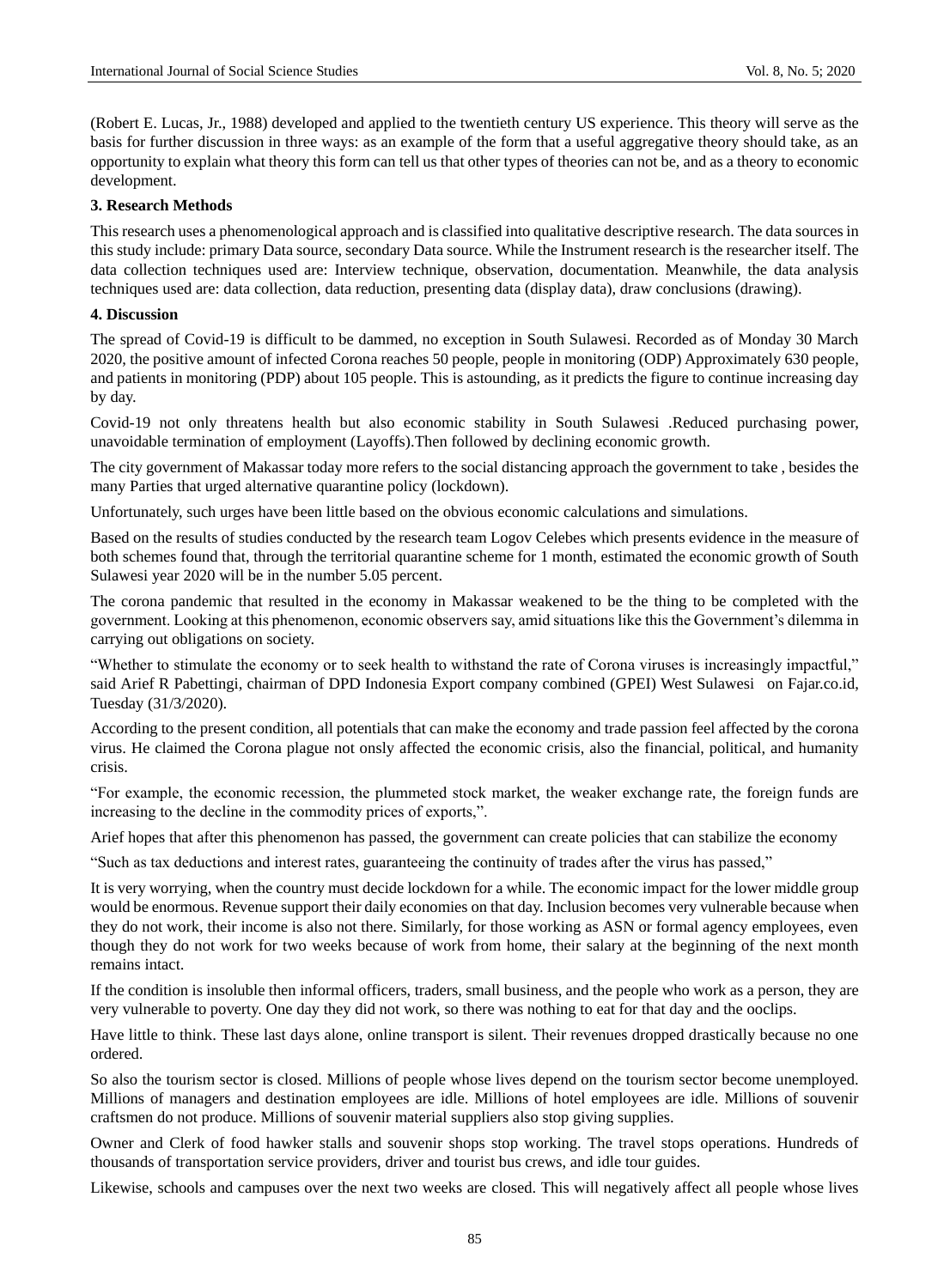depend heavily on school and campus. Hundreds of thousands of people who trade in schools and campuses don"t work. The motorcycle taxi driver who drove each day and picked up students, students, teachers, and TU employees did not work. Teachers and honorary lecturers do not teach. Suppliyer Whole school equipment and lectures can no longer work.

Remarkably, for the economic impact of the spread of Corona viruses in the South Sulawesi region. It threatens millions of people to be unemployment for a minimum of two weeks. However, is it only two weeks? ALL government decisions depend heavily on data on the increase or decrease of the affected person's data.

The seafood traders from Galesong District Takalar For example, they have trouble to make a sale in the suspect due to the impact of the corona virus outbreak. A merchant from Galesong district of Takalar District, South Sulawesi ,Kartini Razak at Takalar, revealed the difficulties of selling seafood after corona virus issues arose. There are no buyers or deliveries. They trade some types of seafood in the form of seaweed, sea cucumber to fish.

"There is no buyer, because the seafood is much to China and there are many requests for comparison from Korea and Japan," he said.

Kartini stated if there is a purchase of seafood, the price is cheap. Like the seaweed was before a corona virus outbreak costs 24,000 per kg, it is down to 18,000 per kg.

In fact, he said, the price taken in the field precisely around the island of Maluku reaches Rp. 17000. The result resulted in a loss of about 50 million. The reason for reaching the island requires a lot of fuel fare. The current price in the value gradually improved even though it is not stable, "the last price of seaweed is already Rp. 20 RB, but this is not normal because the cost of the purchase in the seaweed farmer remained as usual, not down," he said.

In line with Riswandi, a hawker from Galesong Takalar Regency , claimed to be struggling to find a buyer. The result was only stuck, and not a few sea cucumbers who bought the balance shrank.

"If a lot of searchers are many on the island, but that buy is hard. If there is a cheap price of the buy. Our result is a loss. This is so after corona viruses. He said there is no buyer and delivery to China for a while, "said Wandi, the Spoken .

They also know some types of sea cucumbers as Koro, Binti, Nenas, and Kapok and each size is large or small. It also differentiates the selling price of this item on wet or dry status when sold. Wandi said the price of all kinds of sea cucumber is down about Rp. 50,000–60,000 per kg, such as a sea cucumber as the sea cucumber with the highest price is often priced at Rp. 500,000 per kg, now only Rp. 435,000 per Kg.

"We hope this corona virus does not continue to plague because of its impact to our seafood merchants and also small fishermen," he said.

## **B. Indonesian Government policy pandemic the Corona virus it implements whose implementationit in the city of Makassar**

President JokoWidodo announced he has signed a government regulation instead of Law (Perppu) published to mitigate the impact of the Corona virus pandemic (Covid-19) in Indonesia.

The details of government policy in the handling of pandemic Covid-19 under the stipulated in the new Perppu are as follows.

## **1. Additional spending of Rp405,1 trillion in AP2020 BN**

The government increased the budget and financing 2020 for Covid-19 for the handling of Rp405,1 trillion. The addition of the budget is allocated to several sectors, namely: for the health expenditure allocated Rp75 trillion for social protection budget allocated costs RP110 trillion for the tax incentives and stimulus the people"s Business credit (KUR) allocated Rp70,1 trillion for the financing of national economic recovery programs, including the restructuring of credit and the guarantee and financing of business, especially SMES, allocated Rp150 trillion.

2. Budget priorities in the health sector

Under the information on the budget, spending Rp75 trillion in the health field will be prioritized for fulfillmenting several needs, namely: protection of health workers, especially the purchase of personal protective equipment (PPE) purchase tools such as test kits, reagents, ventilators, hand sanitizers and other 132 upgrades for the Covid-19 referral hospital, including the athletes " guest house incentives for doctors, nurses and hospital personnel (specialist doctors incentives RP15 million/month, general practitioner RP10 million/month, nurse Rp7,5 million/month, and other medical personnel RP5 million/month). Death benefit Rp300 million medical personnel handling other health problems.

#### 3. Budget priorities for social protection

According to the rate, the government will prioritize the allocation for social protection when pandemic corona to several programs, such as Family wishes Program (PKH), groceries cards, Prakerja cards, and electricity tariff waivers. The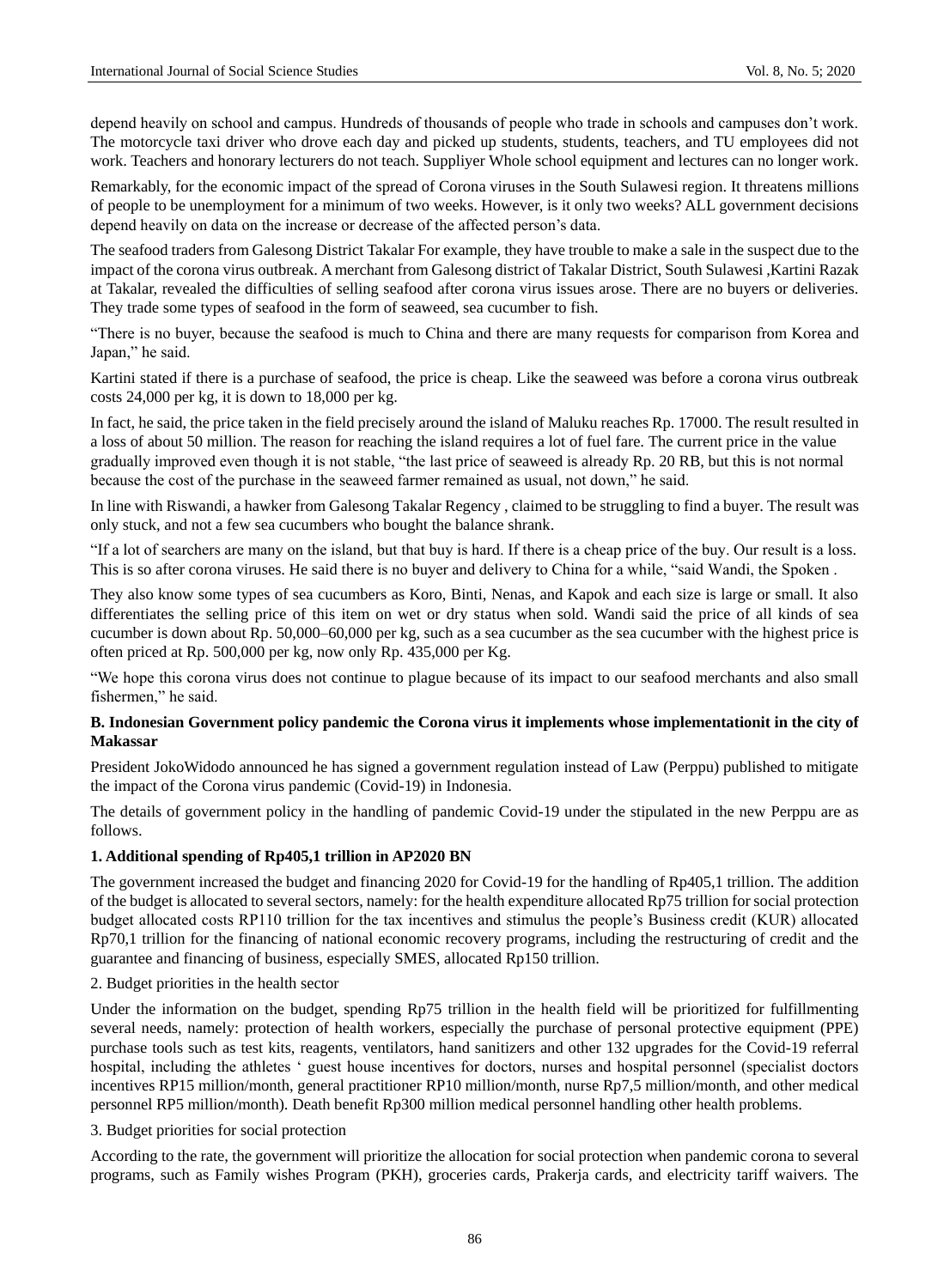details are: The number of beneficiaries of PKH plus from 9.2 million to 10 million families in the number of beneficiaries of the groceries card is also added from 15.2 million to 20 million people electricity fee exemption 3 months for 24 million electric customers 450 VA and 50 percent discount for 7 million customers 900 VA. It raised the budget of the Prakerja card from RP10 trillion to RP20 trillion to 5.6 million people affected by layoffs, informal workers and micro-and small-business actors. The beneficiaries of this program will receive a postwar incentive of Rp 600 thousand, with a training fee of 1 million. Logistics and basic needs of RP25 trillion. Also read: Free electricity tariff mechanism & three months discount.

#### **4. Budget priorities for venture world incentives**

The Government provides several incentives as an economic stimulus to SMES and businesses, which is: free PPh 21 for workers processing industry sector with a maximum income of RP200 million (during the year) Import VAT exemption for taxpayers then import export Goals (KITE), especially KITE from the small and medium industries, in 19 certain sectors reduction of Income tax of 25 percent for the taxpayers then Import Export Purpose (KITE) , especially small middle-sized industries, on the specific sector of the acceleration of VAT restitution for 19 specific sectors to safeguard the liquidity of businesses declining tariff PPh agency from 25 percent to 22 percent delays in principle and interest payments for all affected KUR schemes COVID-19 for 6 months.

## **5. Priority in non-fiscal fields**

The government enforces several policies in the non-fiscal field to guarantee the availability of goods required, including industrial raw materials. Several such policies are: simplification of limited restrictions (cartas) export simplification of limited restrictions (Lartas Import) acceleration of the Export-import service through national logistic ecosystem.

### **6. Revised of APBN deficit limit**

Perrpu the current rate signed that also set a revision to the maximum limit of the budget APBN to above 3 percent. It enforces relaxation of the maximal deficit of this Budget In the years between 2020, 2021 and 2022. According to the budget, the Government is trying to expect the predicted APBN deficit can swell up to 5.07 percent. He confirms fiscal discipline maximum 3 percent deficit will be re-applied in 2023.

## **7. Monetary policy**

The Bank of Indonesia and the Financial Services Authority sought to optimize the government and financial sector in order to provide the power to support and maintain the stability of the national economy. According to him, BI has issued a monetary stimulus policy through a triple intervention intensity policy, and lowers the mandatory current ratio of foreign exchange to conventional banks. "It also expands the underlying transactions for foreign investors and the use of global and domestic custodial banks for investment activities," said the In addition, the word, the OJK also publishes several policies, namely: provision of waivers and/or delays in the payment of creditor leading up to RP10 billion, including for SMES and informal workers, a maximum of 1 year providing waivers and/or delays in credit payments or leasing without ceiling restrictions, according to the ability of debtors and agreed with banks or leasing agencies.

The city government of Makassar as the provincial capital of South Sulawesi in implementing a policy related to Corona virus outbreak is referring to the national policy of the Indonesian Government, the form of activity is to prepare long-term handling, to deal with the impact of the virus corona or Garry 19.

They revealed it Pj mayor of Makassar, Iqbal Suhaeb. He said, will I recover economically the most affected sector for Garry 19.

"We are more into the economic recovery, because if Corona virus we already broke the chain, our bodies are immune and do not spread anymore to others, then much more important is the economic recovery," he said, Wednesday (1/4/2020).

We refocusing. We ask the social service; we ask the Manpower Office to develop programs related to the handling of Garry 19, said Iqbal.

Alluded to about the company"s not the way, he admitted there was already an agreement with the business unit actors, that as long as the employees did not enter, they only received a salary of 50 percent, he said continue.

"We have also done incentive policies, both tax incentives, facility incentives that facilitate entrepreneurs," he explained.

While on the side of the businessman having their own response to corona threats, Indonesia Hotel and Restaurant Association (PHRI) of South Sulawesi Branch said the spread of the corona virus outbreak has suppressed their members " efforts. For the field of hospitality, chairman of PHRI South Sulawesi Anggiat Sinaga said the plague has made the level of the room is dropped to remaining 8 percent-10 percent only.

Because of that problem, many members planned employees. Hospitality entrepreneurs have no choice but the policy. "Seeing occupancy which is only 8 percent-10 percent and there is absolutely no event in the hotels, there is no